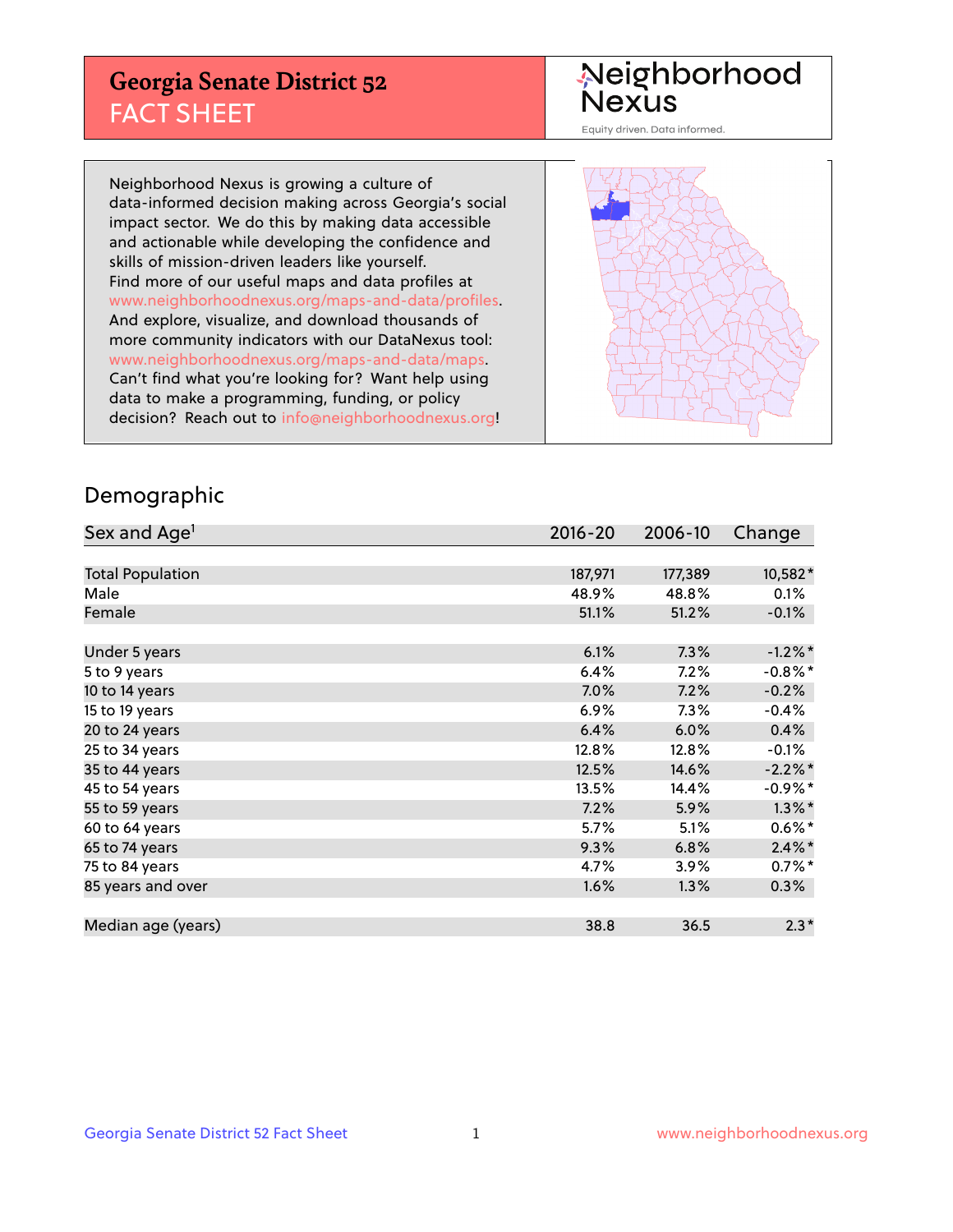## Demographic, continued...

| Race <sup>2</sup>                                            | $2016 - 20$ | 2006-10 | Change      |
|--------------------------------------------------------------|-------------|---------|-------------|
| <b>Total population</b>                                      | 187,971     | 177,389 | 10,582*     |
| One race                                                     | 95.8%       | 98.6%   | $-2.9\%$ *  |
| White                                                        | 80.1%       | 80.8%   | $-0.7%$     |
| <b>Black or African American</b>                             | 11.7%       | 12.4%   | $-0.7%$     |
| American Indian and Alaska Native                            | 0.1%        | 0.4%    | $-0.3%$     |
| Asian                                                        | 1.0%        | 1.0%    | $-0.1%$     |
| Native Hawaiian and Other Pacific Islander                   | 0.0%        | 0.1%    | $-0.0%$     |
| Some other race                                              | 2.9%        | 3.9%    | $-1.1\%$ *  |
| Two or more races                                            | 4.2%        | 1.4%    | $2.9\%$ *   |
| Race alone or in combination with other race(s) <sup>3</sup> | $2016 - 20$ | 2006-10 | Change      |
| Total population                                             | 187,971     | 177,389 | 10,582*     |
| White                                                        | 84.1%       | 82.0%   | $2.1\%$ *   |
| <b>Black or African American</b>                             | 13.6%       | 13.1%   | 0.5%        |
| American Indian and Alaska Native                            | 0.9%        | 0.8%    | 0.2%        |
| Asian                                                        | 1.5%        | 1.2%    | 0.2%        |
| Native Hawaiian and Other Pacific Islander                   | 0.1%        | 0.1%    | $-0.0%$     |
| Some other race                                              | 4.3%        | 4.2%    | 0.1%        |
| Hispanic or Latino and Race <sup>4</sup>                     | $2016 - 20$ | 2006-10 | Change      |
| <b>Total population</b>                                      | 187,971     | 177,389 | 10,582*     |
| Hispanic or Latino (of any race)                             | 9.7%        | 7.7%    | $2.0\%$ *   |
| Not Hispanic or Latino                                       | 90.3%       | 92.3%   | $-2.0\%$ *  |
| White alone                                                  | 73.8%       | 77.6%   | $-3.9\%$ *  |
| Black or African American alone                              | 11.5%       | 12.1%   | $-0.6%$     |
| American Indian and Alaska Native alone                      | 0.1%        | 0.3%    | $-0.2%$     |
| Asian alone                                                  | 1.0%        | 1.0%    | $-0.1%$     |
| Native Hawaiian and Other Pacific Islander alone             | 0.0%        | 0.0%    | $-0.0%$     |
| Some other race alone                                        | 0.9%        | 0.2%    | $0.7%$ *    |
| Two or more races                                            | 3.0%        | 1.0%    | $1.9\%$ *   |
| U.S. Citizenship Status <sup>5</sup>                         | $2016 - 20$ | 2006-10 | Change      |
| Foreign-born population                                      | 11,134      | 9,960   | 1,173       |
| Naturalized U.S. citizen                                     | 38.6%       | 27.3%   | $11.3\%$ *  |
| Not a U.S. citizen                                           | 61.4%       | 72.7%   | $-11.3\%$ * |
|                                                              |             |         |             |
| Citizen, Voting Age Population <sup>6</sup>                  | 2016-20     | 2006-10 | Change      |
| Citizen, 18 and over population                              | 136,915     | 124,687 | 12,228 *    |
| Male                                                         | 48.0%       | 47.6%   | 0.4%        |
| Female                                                       | 52.0%       | 52.4%   | $-0.4%$     |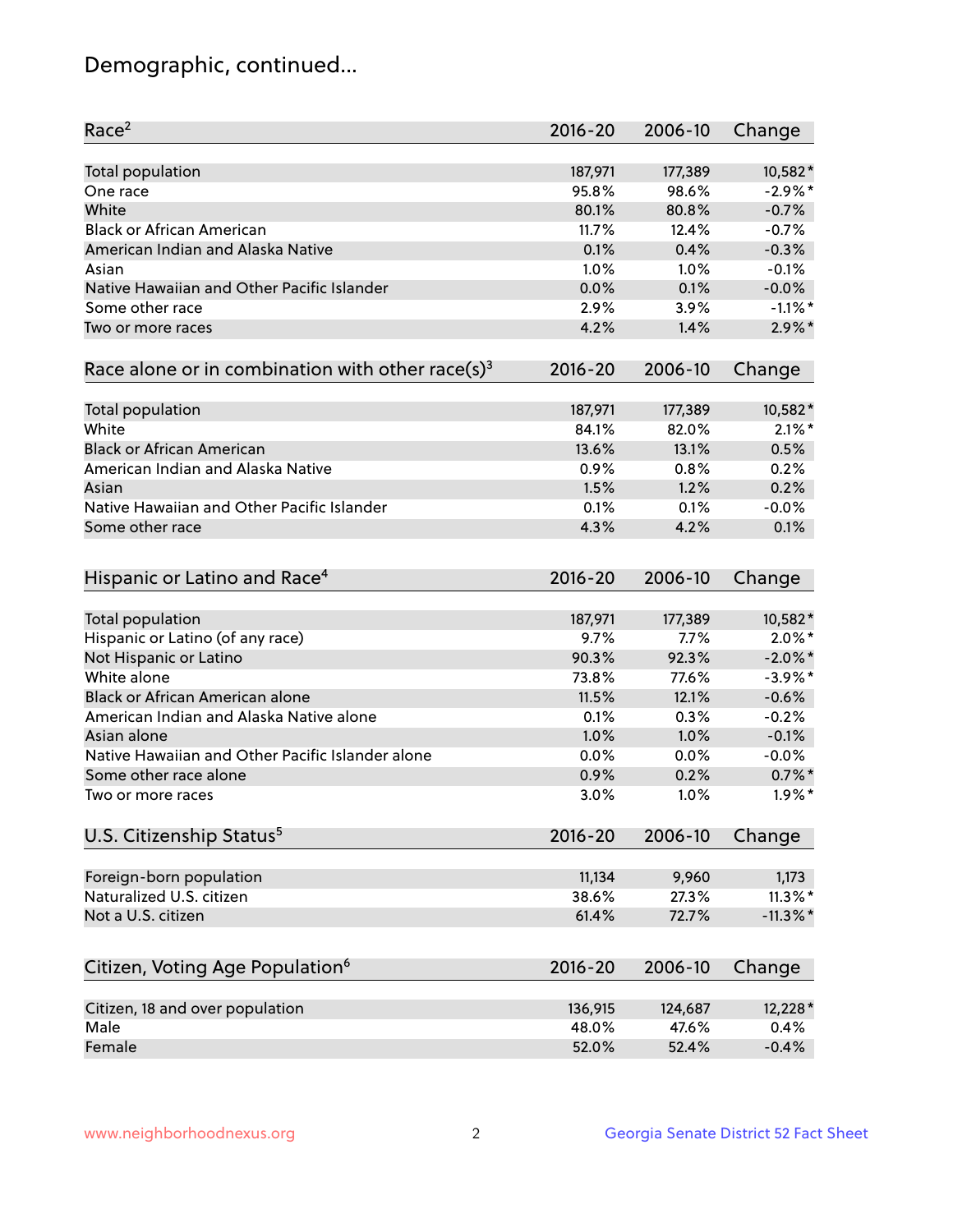#### Economic

| Income <sup>7</sup>                                 | $2016 - 20$ | 2006-10 | Change     |
|-----------------------------------------------------|-------------|---------|------------|
|                                                     |             |         |            |
| All households                                      | 68,474      | 63,582  | 4,892*     |
| Less than \$10,000                                  | 6.8%        | 8.5%    | $-1.7%$ *  |
| \$10,000 to \$14,999                                | 4.7%        | 7.4%    | $-2.7\%$ * |
| \$15,000 to \$24,999                                | 9.7%        | 11.8%   | $-2.1\%$ * |
| \$25,000 to \$34,999                                | 11.4%       | 12.3%   | $-0.9%$    |
| \$35,000 to \$49,999                                | 13.3%       | 15.6%   | $-2.3\%$ * |
| \$50,000 to \$74,999                                | 18.5%       | 19.6%   | $-1.2%$    |
| \$75,000 to \$99,999                                | 12.5%       | 11.1%   | $1.4\%$ *  |
| \$100,000 to \$149,999                              | 15.3%       | 8.6%    | $6.7\%$ *  |
| \$150,000 to \$199,999                              | 4.1%        | 3.1%    | $1.0\%$ *  |
| \$200,000 or more                                   | 3.9%        | 2.1%    | $1.7\%$ *  |
| Median household income (dollars)                   | 55,398      | 44,183  | $11,215*$  |
| Mean household income (dollars)                     | 71,909      | 57,617  | 14,292*    |
| With earnings                                       | 75.7%       | 78.1%   | $-2.3\%$ * |
| Mean earnings (dollars)                             | 73,447      | 59,348  | 14,099*    |
| <b>With Social Security</b>                         | 32.9%       | 29.5%   | $3.4\%$ *  |
| Mean Social Security income (dollars)               | 19,604      | 15,001  | 4,603*     |
| With retirement income                              | 20.0%       | 15.9%   | 4.0%*      |
| Mean retirement income (dollars)                    | 26,305      | 19,720  | $6,585*$   |
| With Supplemental Security Income                   | 7.1%        | 5.2%    | $1.8\%$ *  |
| Mean Supplemental Security Income (dollars)         | 9,456       | 7,275   | $2,181*$   |
| With cash public assistance income                  | 3.4%        | 1.9%    | $1.5\%$ *  |
| Mean cash public assistance income (dollars)        | 3,339       | 3,597   | $-258$     |
| With Food Stamp/SNAP benefits in the past 12 months | 12.1%       | 9.7%    | $2.4\%$ *  |
|                                                     |             |         |            |
| Families                                            | 48,987      | 46,248  | $2,740*$   |
| Less than \$10,000                                  | 4.5%        | 5.0%    | $-0.4%$    |
| \$10,000 to \$14,999                                | 2.3%        | 5.0%    | $-2.8\%$ * |
| \$15,000 to \$24,999                                | 6.9%        | 10.0%   | $-3.1\%$ * |
| \$25,000 to \$34,999                                | 11.1%       | 11.6%   | $-0.4%$    |
| \$35,000 to \$49,999                                | 12.1%       | 15.6%   | $-3.5%$ *  |
| \$50,000 to \$74,999                                | 19.6%       | 21.8%   | $-2.3\%$ * |
| \$75,000 to \$99,999                                | 15.0%       | 13.6%   | 1.3%       |
| \$100,000 to \$149,999                              | 18.4%       | 10.9%   | $7.5%$ *   |
| \$150,000 to \$199,999                              | 5.5%        | 3.7%    | $1.9\%$ *  |
| \$200,000 or more                                   | 4.6%        | 2.7%    | $1.9\%$ *  |
| Median family income (dollars)                      | 66,342      | 52,775  | 13,568*    |
| Mean family income (dollars)                        | 82,185      | 66,004  | 16,182*    |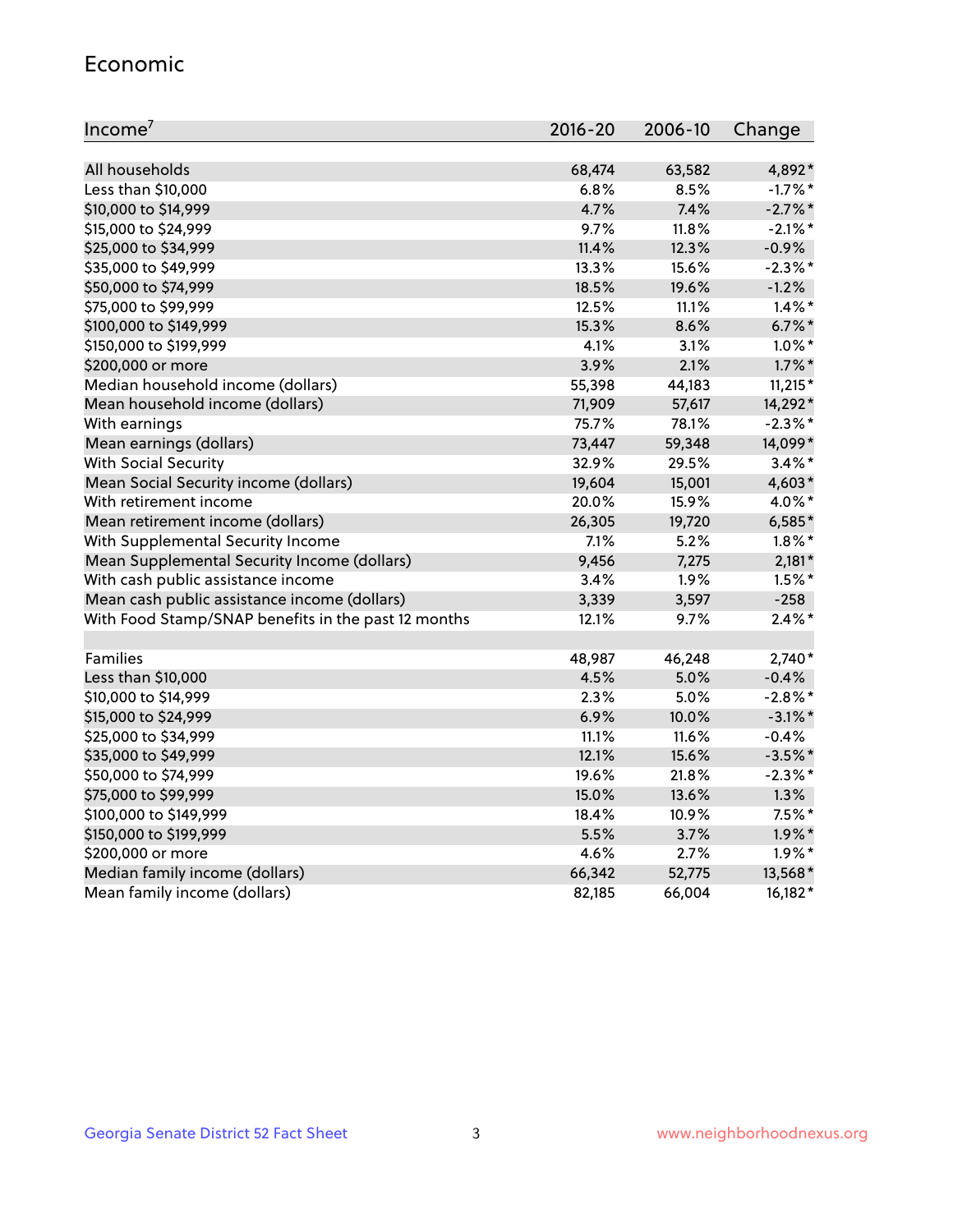## Economic, continued...

| Income, continued <sup>8</sup>                                        | $2016 - 20$ | 2006-10 | Change   |
|-----------------------------------------------------------------------|-------------|---------|----------|
|                                                                       |             |         |          |
| Nonfamily households                                                  | 19,487      | 17,335  | $2,152*$ |
| Median nonfamily income (dollars)                                     | 30,602      | 24,491  | $6,112*$ |
| Mean nonfamily income (dollars)                                       | 41,787      | 33,114  | 8,673*   |
| Median earnings for workers (dollars)                                 | 33,200      | 27,080  | $6,121*$ |
| Median earnings for male full-time, year-round workers                | 46,106      | 41,615  | 4,490*   |
| (dollars)                                                             |             |         |          |
| Median earnings for female full-time, year-round workers<br>(dollars) | 36,268      | 30,089  | $6,180*$ |
| Per capita income (dollars)                                           | 26,821      | 21,355  | 5,466*   |
|                                                                       |             |         |          |
| Families and People Below Poverty Level <sup>9</sup>                  | 2016-20     | 2006-10 | Change   |
|                                                                       |             |         |          |
| <b>All families</b>                                                   | 11.9%       | 12.0%   | $-0.2%$  |
| With related children under 18 years                                  | 17.5%       | 17.0%   | 0.4%     |
| With related children under 5 years only                              | 21.5%       | 16.4%   | 5.0%     |
| Married couple families                                               | 6.4%        | 6.5%    | $-0.2%$  |
| With related children under 18 years                                  | 9.2%        | 8.6%    | 0.6%     |
| With related children under 5 years only                              | 12.2%       | 8.4%    | 3.8%     |
| Families with female householder, no husband present                  | 31.0%       | 32.1%   | $-1.2%$  |
| With related children under 18 years                                  | 37.3%       | 37.1%   | 0.2%     |
| With related children under 5 years only                              | 45.1%       | 38.1%   | 6.9%     |
|                                                                       |             |         |          |
| All people                                                            | 15.3%       | 16.3%   | $-1.0%$  |
| Under 18 years                                                        | 21.8%       | 21.8%   | $-0.1%$  |
| Related children under 18 years                                       | 21.4%       | 21.4%   | $-0.0%$  |
| Related children under 5 years                                        | 23.4%       | 26.0%   | $-2.6%$  |
| Related children 5 to 17 years                                        | 20.7%       | 19.6%   | 1.0%     |
| 18 years and over                                                     | 13.3%       | 14.4%   | $-1.1%$  |
| 18 to 64 years                                                        | 13.8%       | 14.8%   | $-0.9%$  |
| 65 years and over                                                     | 11.0%       | 12.3%   | $-1.3%$  |
| People in families                                                    | 13.2%       | 14.0%   | $-0.9%$  |
| Unrelated individuals 15 years and over                               | 27.1%       | 30.3%   | $-3.2%$  |
|                                                                       |             |         |          |
| Non-Hispanic white people                                             | 11.6%       | 12.0%   | $-0.4%$  |
| Black or African-American people                                      | 25.0%       | 30.4%   | $-5.5%$  |
| Asian people                                                          | 22.8%       | 15.8%   | 6.9%     |
| Hispanic or Latino people                                             | 28.8%       | 38.4%   | $-9.6%$  |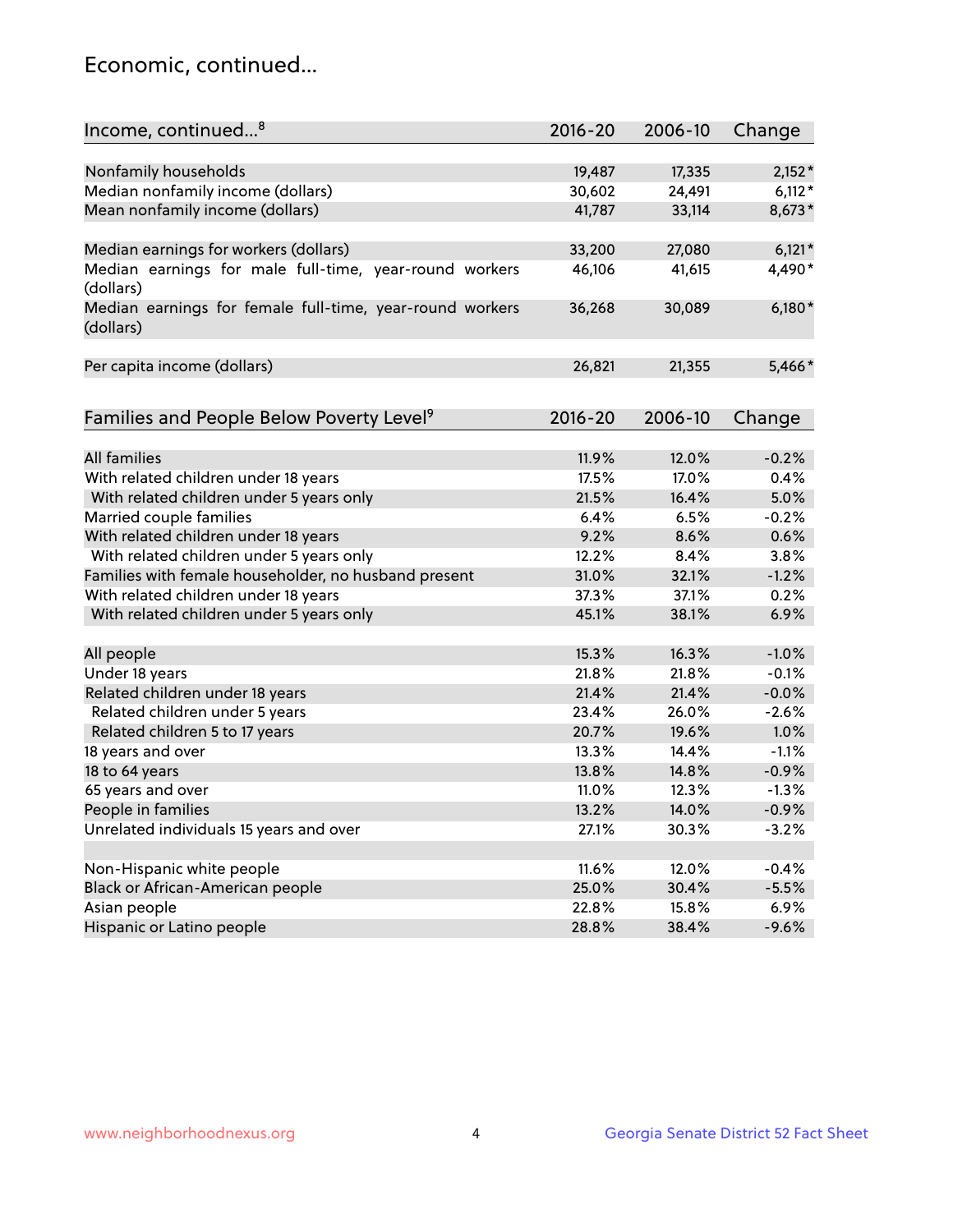## Employment

| Employment Status <sup>10</sup>                               | $2016 - 20$ | 2006-10 | Change     |
|---------------------------------------------------------------|-------------|---------|------------|
|                                                               |             |         |            |
| Population 16 years and over                                  | 148,593     | 136,076 | $12,517*$  |
| In labor force                                                | 60.1%       | 61.8%   | $-1.7%$    |
| Civilian labor force                                          | 60.0%       | 61.7%   | $-1.7%$    |
| Employed                                                      | 56.7%       | 56.7%   | $-0.0%$    |
| Unemployed                                                    | 3.3%        | 5.0%    | $-1.7%$    |
| <b>Armed Forces</b>                                           | 0.1%        | 0.1%    | 0.0%       |
| Not in labor force                                            | 39.9%       | 38.2%   | 1.7%       |
|                                                               |             |         |            |
| Civilian labor force                                          | 89,126      | 83,968  | $5,158*$   |
| <b>Unemployment Rate</b>                                      | 5.5%        | 8.1%    | $-2.6%$    |
| Females 16 years and over                                     | 77,019      | 70,426  | $6,593*$   |
| In labor force                                                | 54.8%       | 55.5%   | $-0.7%$    |
| Civilian labor force                                          | 54.8%       | 55.5%   | $-0.7%$    |
| Employed                                                      | 51.4%       | 51.1%   | 0.2%       |
|                                                               |             |         |            |
| Own children of the householder under 6 years                 | 12,825      | 14,471  | $-1,646*$  |
| All parents in family in labor force                          | 61.4%       | 63.4%   | $-2.0%$    |
|                                                               |             |         |            |
| Own children of the householder 6 to 17 years                 | 28,688      | 28,731  | $-43$      |
| All parents in family in labor force                          | 71.7%       | 69.2%   | 2.4%       |
|                                                               |             |         |            |
| Industry <sup>11</sup>                                        | $2016 - 20$ | 2006-10 | Change     |
| Civilian employed population 16 years and over                | 84,255      | 77,194  | 7,061*     |
| Agriculture, forestry, fishing and hunting, and mining        | 0.6%        | 1.0%    | $-0.4%$    |
| Construction                                                  | 8.6%        | 9.4%    | $-0.8%$    |
| Manufacturing                                                 | 18.1%       | 17.6%   | 0.5%       |
| Wholesale trade                                               | 2.5%        | 2.4%    | 0.1%       |
| Retail trade                                                  | 11.7%       | 12.0%   | $-0.2%$    |
| Transportation and warehousing, and utilities                 | 6.0%        | 5.8%    | 0.3%       |
| Information                                                   | 1.6%        | 1.8%    | $-0.3%$    |
| Finance and insurance, and real estate and rental and leasing | 3.9%        | 5.0%    | $-1.0\%$ * |
| Professional, scientific, and management, and administrative  | 8.3%        | 7.4%    | 1.0%       |
| and waste management services                                 |             |         |            |
| Educational services, and health care and social assistance   | 21.0%       | 20.9%   | 0.1%       |
| Arts, entertainment, and recreation, and accommodation and    | 8.3%        | 7.8%    | 0.4%       |
| food services                                                 |             |         |            |
| Other services, except public administration                  | 4.9%        | 4.6%    | 0.3%       |
| Public administration                                         | 4.4%        | 4.3%    | 0.1%       |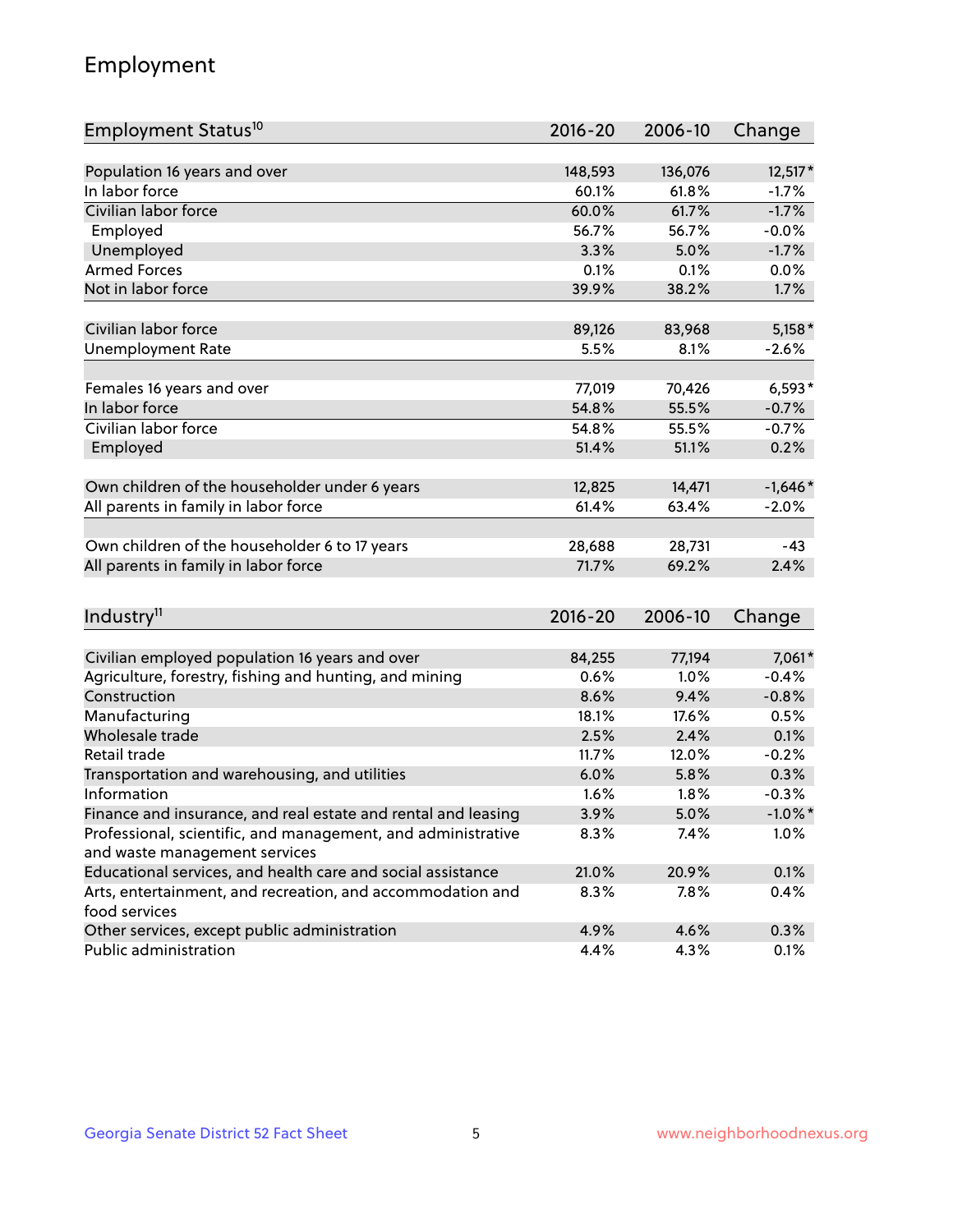## Employment, continued...

| Occupation <sup>12</sup>                                     | $2016 - 20$ | 2006-10 | Change     |
|--------------------------------------------------------------|-------------|---------|------------|
| Civilian employed population 16 years and over               | 84,255      | 77,194  | 7,061*     |
| Management, business, science, and arts occupations          | 29.3%       | 29.8%   | $-0.5%$    |
| Service occupations                                          | 16.6%       | 16.0%   | 0.6%       |
| Sales and office occupations                                 | 23.1%       | 25.3%   | $-2.3\%$ * |
| Natural<br>and<br>resources,<br>construction,<br>maintenance | 11.2%       | 12.1%   | $-0.9%$    |
| occupations                                                  |             |         |            |
| Production, transportation, and material moving occupations  | 19.8%       | 16.8%   | $3.0\%$ *  |
| Class of Worker <sup>13</sup>                                | $2016 - 20$ | 2006-10 | Change     |
|                                                              |             |         |            |
| Civilian employed population 16 years and over               | 84,255      | 77,194  | 7,061*     |
| Private wage and salary workers                              | 80.6%       | 79.1%   | 1.5%       |
| Government workers                                           | 12.6%       | 15.2%   | $-2.6%$    |
| Self-employed in own not incorporated business workers       | 6.6%        | 5.7%    | $0.9\%$ *  |
| Unpaid family workers                                        | 0.2%        | 0.0%    | 0.2%       |
| Job Flows <sup>14</sup>                                      | 2019        | 2010    | Change     |
|                                                              |             |         |            |
| Total Jobs in district                                       | 72,660      | 62,302  | 10,358     |
| Held by residents of district                                | 46.5%       | 48.3%   | $-1.8%$    |
| Held by non-residents of district                            | 53.5%       | 51.7%   | 1.8%       |
| Jobs by Industry Sector <sup>15</sup>                        | 2019        | 2010    | Change     |
|                                                              |             |         |            |
| Total Jobs in district                                       | 72,660      | 62,302  | 10,358     |
| Goods Producing sectors                                      | 24.3%       | 23.5%   | 0.8%       |
| Trade, Transportation, and Utilities sectors                 | 23.4%       | 20.2%   | 3.2%       |
| All Other Services sectors                                   | 52.3%       | 56.3%   | $-4.0%$    |
| Total Jobs in district held by district residents            | 33,770      | 30,090  | 3,680      |
| <b>Goods Producing sectors</b>                               | 25.3%       | 22.4%   | 3.0%       |
| Trade, Transportation, and Utilities sectors                 | 17.1%       | 14.1%   | 3.1%       |
| All Other Services sectors                                   | 57.5%       | 63.6%   | $-6.0%$    |
|                                                              |             |         |            |
| Jobs by Earnings <sup>16</sup>                               | 2019        | 2010    | Change     |
|                                                              |             |         |            |
| Total Jobs in district                                       | 72,660      | 62,302  | 10,358     |
| Jobs with earnings \$1250/month or less                      | 22.6%       | 25.2%   | $-2.6%$    |
| Jobs with earnings \$1251/month to \$3333/month              | 36.9%       | 43.6%   | $-6.7%$    |
| Jobs with earnings greater than \$3333/month                 | 40.5%       | 31.2%   | 9.3%       |
| Total Jobs in district held by district residents            | 33,770      | 30,090  | 3,680      |
| Jobs with earnings \$1250/month or less                      | 22.0%       | 25.4%   | $-3.3%$    |
| Jobs with earnings \$1251/month to \$3333/month              | 37.8%       | 44.0%   | $-6.2%$    |
| Jobs with earnings greater than \$3333/month                 | 40.1%       | 30.6%   | 9.5%       |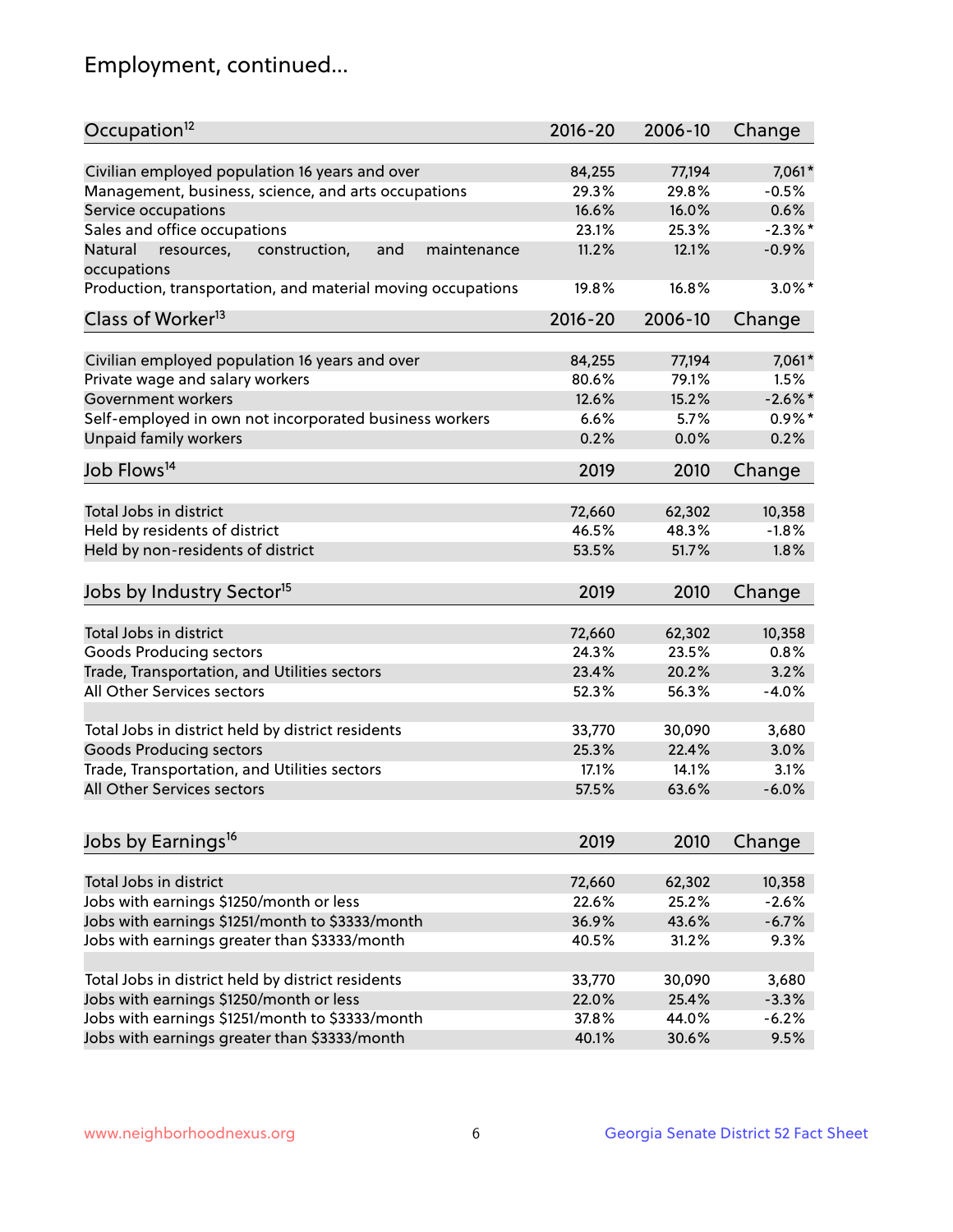## Employment, continued...

| Jobs by Age of Worker <sup>17</sup>               | 2019   | 2010   | Change  |
|---------------------------------------------------|--------|--------|---------|
|                                                   |        |        |         |
| Total Jobs in district                            | 72,660 | 62,302 | 10,358  |
| Jobs with workers age 29 or younger               | 24.1%  | 21.5%  | 2.6%    |
| Jobs with workers age 30 to 54                    | 53.8%  | 60.6%  | $-6.8%$ |
| Jobs with workers age 55 or older                 | 22.1%  | 18.0%  | 4.1%    |
|                                                   |        |        |         |
| Total Jobs in district held by district residents | 33,770 | 30,090 | 3,680   |
| Jobs with workers age 29 or younger               | 22.8%  | 20.3%  | 2.5%    |
| Jobs with workers age 30 to 54                    | 54.5%  | 60.7%  | $-6.2%$ |
| Jobs with workers age 55 or older                 | 22.7%  | 19.0%  | 3.7%    |
|                                                   |        |        |         |

#### Education

| School Enrollment <sup>18</sup>                | $2016 - 20$ | 2006-10 | Change     |
|------------------------------------------------|-------------|---------|------------|
|                                                |             |         |            |
| Population 3 years and over enrolled in school | 44,204      | 45,692  | $-1,488$   |
| Nursery school, preschool                      | 4.9%        | 7.1%    | $-2.2\%$ * |
| Kindergarten                                   | 5.4%        | 5.7%    | $-0.3%$    |
| Elementary school (grades 1-8)                 | 46.0%       | 45.7%   | $0.3\%$    |
| High school (grades 9-12)                      | 23.5%       | 21.9%   | $1.6\%$    |
| College or graduate school                     | 20.2%       | 19.6%   | $0.6\%$    |
| Educational Attainment <sup>19</sup>           | $2016 - 20$ | 2006-10 | Change     |
|                                                |             |         |            |
| Population 25 years and over                   | 126,320     | 115,305 | 11,016 *   |
| Less than 9th grade                            | 5.6%        | $8.8\%$ | $-3.2\%$ * |
| 9th to 12th grade, no diploma                  | 9.6%        | 14.5%   | $-5.0\%$ * |
| High school graduate (includes equivalency)    | 34.9%       | 36.4%   | $-1.4%$    |
| Some college, no degree                        | 21.9%       | 18.6%   | $3.3\%$ *  |
| Associate's degree                             | 8.0%        | 4.6%    | $3.3\%$ *  |
| Bachelor's degree                              | 12.4%       | 10.4%   | $2.0\%$ *  |
| Graduate or professional degree                | 7.6%        | $6.7\%$ | 0.9%       |
|                                                |             |         |            |
| Percent high school graduate or higher         | 84.8%       | 76.7%   | $8.2\%$ *  |
| Percent bachelor's degree or higher            | 20.0%       | 17.1%   | $3.0\%$ *  |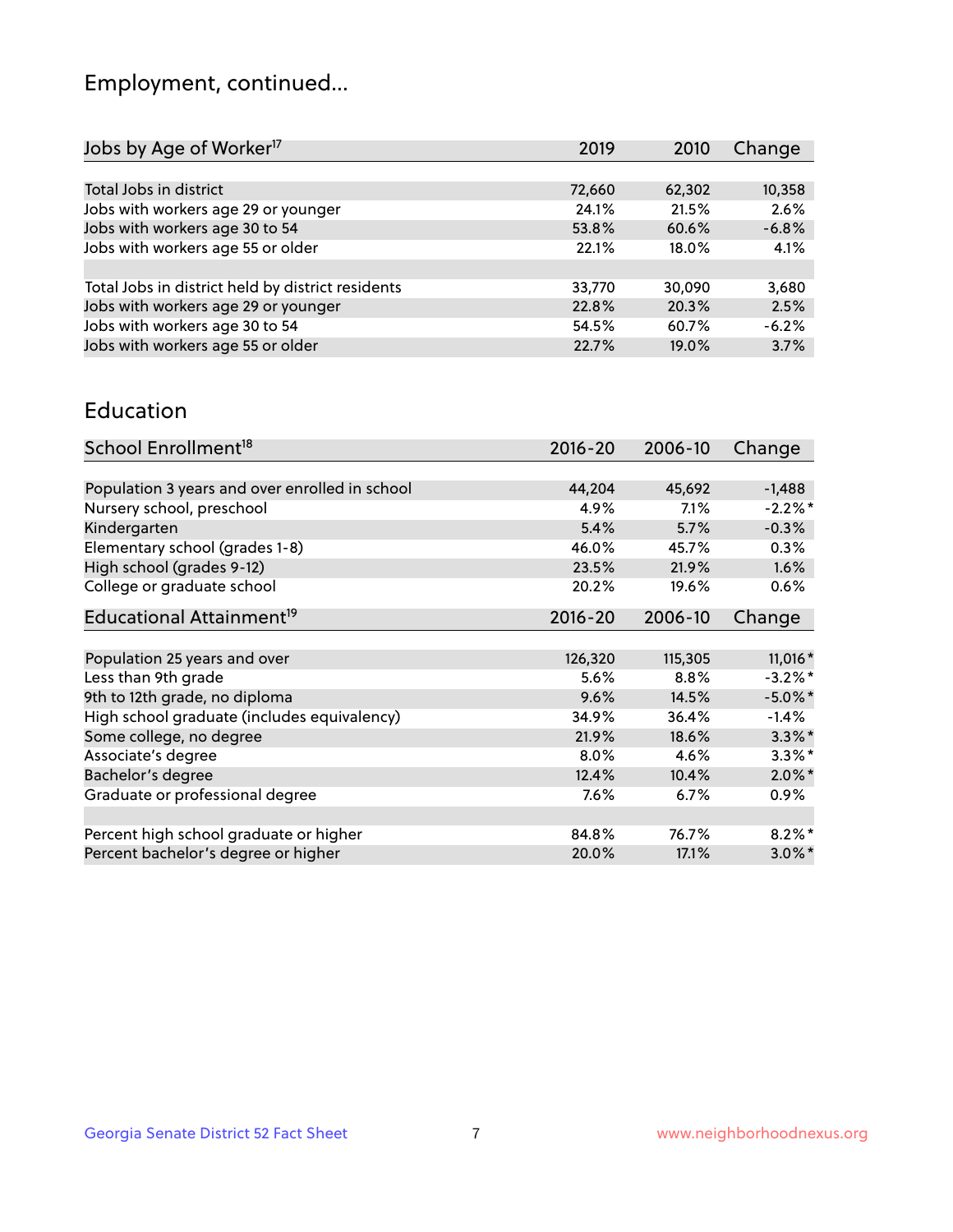## Housing

| Households by Type <sup>20</sup>                     | 2016-20 | 2006-10 | Change     |
|------------------------------------------------------|---------|---------|------------|
|                                                      |         |         |            |
| <b>Total households</b>                              | 68,474  | 63,582  | 4,892*     |
| Family households (families)                         | 71.5%   | 72.7%   | $-1.2%$    |
| With own children under 18 years                     | 30.4%   | 32.3%   | $-1.9%$    |
| Married-couple family                                | 52.0%   | 55.1%   | $-3.1\%$ * |
| With own children of the householder under 18 years  | 20.8%   | 22.7%   | $-1.9%$ *  |
| Male householder, no wife present, family            | 4.9%    | 4.9%    | $-0.1%$    |
| With own children of the householder under 18 years  | 2.1%    | 2.2%    | $-0.1%$    |
| Female householder, no husband present, family       | 14.7%   | 12.7%   | $2.0\%$ *  |
| With own children of the householder under 18 years  | 7.5%    | 7.4%    | 0.1%       |
| Nonfamily households                                 | 28.5%   | 27.3%   | 1.2%       |
| Householder living alone                             | 24.0%   | 23.1%   | 0.9%       |
| 65 years and over                                    | 10.1%   | 8.6%    | $1.4\%$ *  |
|                                                      |         |         |            |
| Households with one or more people under 18 years    | 36.0%   | 36.9%   | $-0.9%$    |
| Households with one or more people 65 years and over | 29.2%   | 23.7%   | 5.5%*      |
| Average household size                               | 2.68    | 2.73    | $-0.05*$   |
| Average family size                                  | 3.18    | 3.22    | $-0.04$    |
|                                                      |         |         |            |
| Housing Occupancy <sup>21</sup>                      | 2016-20 | 2006-10 | Change     |
| Total housing units                                  | 76,234  | 73,101  | $3,133*$   |
| Occupied housing units                               | 89.8%   | 87.0%   | $2.8\%$ *  |
| Vacant housing units                                 | 10.2%   | 13.0%   | $-2.8\%$ * |
|                                                      |         |         |            |
| Homeowner vacancy rate                               | 2.1     | 3.9     | $-1.8*$    |
| Rental vacancy rate                                  | 5.7     | 14.6    | $-8.8*$    |
| Units in Structure <sup>22</sup>                     | 2016-20 | 2006-10 | Change     |
|                                                      |         |         |            |
| Total housing units                                  | 76,234  | 73,101  | $3,133*$   |
| 1-unit, detached                                     | 73.5%   | 72.7%   | 0.7%       |
| 1-unit, attached                                     | 2.2%    | 2.5%    | $-0.3%$    |
| 2 units                                              | 3.0%    | 4.0%    | $-1.0%$    |
| 3 or 4 units                                         | 3.2%    | 3.0%    | 0.3%       |
| 5 to 9 units                                         | 2.6%    | 3.7%    | $-1.1\%$ * |
| 10 to 19 units                                       | 2.4%    | 2.3%    | 0.1%       |
| 20 or more units                                     | 3.8%    | 1.8%    | $2.0\%$ *  |
| Mobile home                                          | 9.3%    | 10.0%   | $-0.8\%$   |
| Boat, RV, van, etc.                                  | 0.0%    | 0.0%    | $-0.0%$    |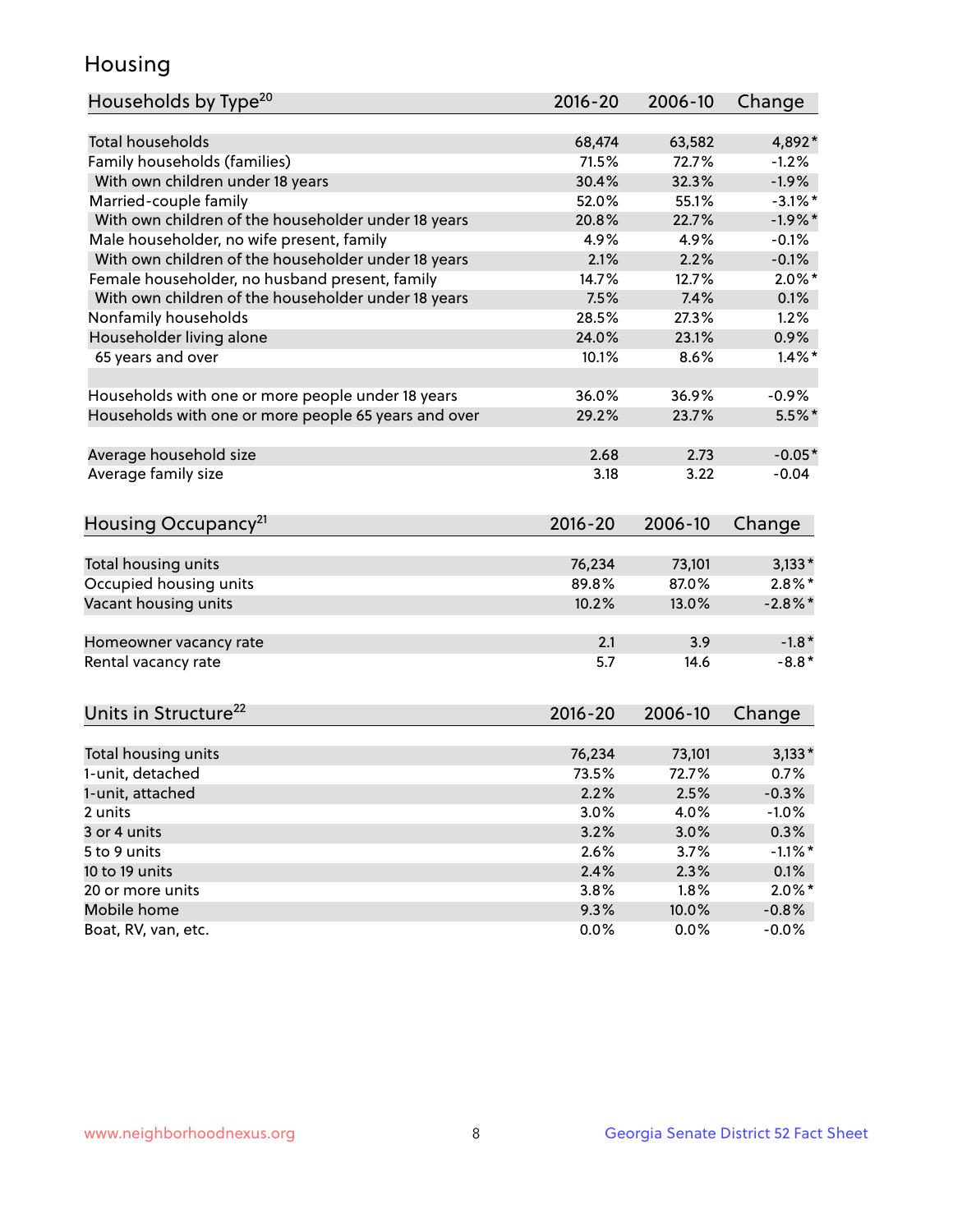## Housing, Continued...

| Year Structure Built <sup>23</sup>             | 2016-20     | 2006-10 | Change      |
|------------------------------------------------|-------------|---------|-------------|
| Total housing units                            | 76,234      | 73,101  | $3,133*$    |
| Built 2014 or later                            | 3.5%        | (X)     | (X)         |
| Built 2010 to 2013                             | 1.4%        | (X)     | (X)         |
| Built 2000 to 2009                             | 17.7%       | 16.1%   | $1.6\%$ *   |
| Built 1990 to 1999                             | 20.5%       | 18.4%   | $2.1\%$ *   |
| Built 1980 to 1989                             | 14.2%       | 15.4%   | $-1.1%$     |
| Built 1970 to 1979                             | 13.2%       | 17.0%   | $-3.7\%$ *  |
| Built 1960 to 1969                             | 8.8%        | 11.3%   | $-2.5%$ *   |
| Built 1950 to 1959                             | 7.9%        | 9.2%    | $-1.2\%$ *  |
| Built 1940 to 1949                             | 5.3%        | 5.4%    | $-0.2%$     |
| Built 1939 or earlier                          | 7.3%        | 7.2%    | 0.2%        |
| Housing Tenure <sup>24</sup>                   | $2016 - 20$ | 2006-10 | Change      |
| Occupied housing units                         | 68,474      | 63,582  | 4,892*      |
| Owner-occupied                                 | 65.9%       | 70.1%   | $-4.1\%$ *  |
| Renter-occupied                                | 34.1%       | 29.9%   | $4.1\%$ *   |
| Average household size of owner-occupied unit  | 2.73        | 2.79    | $-0.07*$    |
| Average household size of renter-occupied unit | 2.60        | 2.59    | 0.01        |
| Residence 1 Year Ago <sup>25</sup>             | $2016 - 20$ | 2006-10 | Change      |
| Population 1 year and over                     | 186,091     | 175,209 | 10,881*     |
| Same house                                     | 85.8%       | 83.6%   | $2.2\%$ *   |
| Different house in the U.S.                    | 14.0%       | 15.9%   | $-1.9%$ *   |
| Same county                                    | 8.1%        | 10.5%   | $-2.4\%$ *  |
| Different county                               | 5.9%        | 5.4%    | 0.5%        |
| Same state                                     | 4.8%        | 3.5%    | $1.3\%$ *   |
| Different state                                | 1.2%        | 1.9%    | $-0.7\%$ *  |
| Abroad                                         | 0.2%        | 0.5%    | $-0.3%$     |
| Value of Housing Unit <sup>26</sup>            | 2016-20     | 2006-10 | Change      |
| Owner-occupied units                           | 45,153      | 44,566  | 587         |
| Less than \$50,000                             | 8.1%        | 8.6%    | $-0.5%$     |
| \$50,000 to \$99,999                           | 17.6%       | 21.6%   | $-4.0\%$ *  |
| \$100,000 to \$149,999                         | 17.2%       | 27.6%   | $-10.4\%$ * |
| \$150,000 to \$199,999                         | 21.4%       | 17.8%   | $3.6\%$ *   |
| \$200,000 to \$299,999                         | 20.3%       | 14.1%   | $6.2\%$ *   |
| \$300,000 to \$499,999                         | 11.1%       | 7.2%    | $3.9\%$ *   |
| \$500,000 to \$999,999                         | 3.8%        | 2.7%    | 1.2%        |
| \$1,000,000 or more                            | 0.5%        | 0.5%    | $-0.0%$     |
| Median (dollars)                               | 163,897     | 135,871 | 28,026*     |
| Mortgage Status <sup>27</sup>                  | $2016 - 20$ | 2006-10 | Change      |
| Owner-occupied units                           | 45,153      | 44,566  | 587         |
| Housing units with a mortgage                  | 59.9%       | 68.0%   | $-8.0\%$ *  |
| Housing units without a mortgage               | 40.1%       | 32.0%   | $8.0\%$ *   |
|                                                |             |         |             |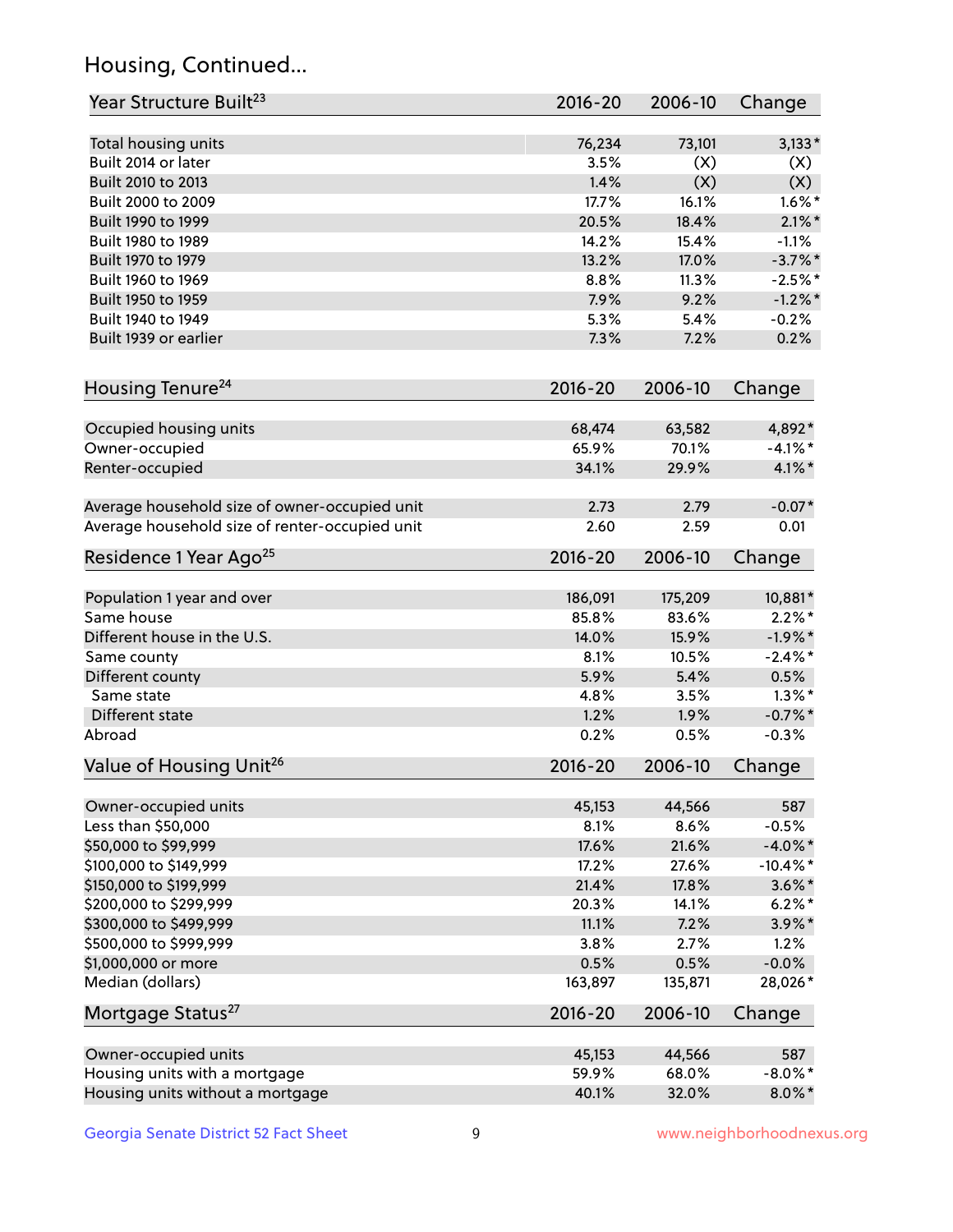## Housing, Continued...

| Selected Monthly Owner Costs <sup>28</sup>                                            | 2016-20     | 2006-10 | Change     |
|---------------------------------------------------------------------------------------|-------------|---------|------------|
| Housing units with a mortgage                                                         | 27,061      | 30,288  | $-3,227*$  |
| Less than \$300                                                                       | 0.1%        | 0.2%    | $-0.1%$    |
| \$300 to \$499                                                                        | 1.8%        | 2.1%    | $-0.2%$    |
| \$500 to \$999                                                                        | 25.8%       | 31.7%   | $-5.9\%$ * |
| \$1,000 to \$1,499                                                                    | 37.1%       | 37.0%   | 0.1%       |
| \$1,500 to \$1,999                                                                    | 21.4%       | 16.1%   | $5.4\%$ *  |
| \$2,000 to \$2,999                                                                    | 10.5%       | 10.1%   | 0.4%       |
| \$3,000 or more                                                                       | 3.2%        | 2.9%    | 0.4%       |
| Median (dollars)                                                                      | 1,267       | 1,201   | $66*$      |
| Housing units without a mortgage                                                      | 18,092      | 14,278  | $3,814*$   |
| Less than \$150                                                                       | 3.4%        | 6.0%    | $-2.5%$    |
| \$150 to \$249                                                                        | 11.1%       | 20.2%   | $-9.1\%$ * |
| \$250 to \$349                                                                        | 20.5%       | 27.8%   | $-7.4%$ *  |
| \$350 to \$499                                                                        | 30.0%       | 27.7%   | 2.3%       |
| \$500 to \$699                                                                        | 23.0%       | 12.2%   | 10.8%*     |
| \$700 or more                                                                         | 12.0%       | 6.1%    | 5.9%*      |
| Median (dollars)                                                                      | 423         | 336     | 88*        |
| Selected Monthly Owner Costs as a Percentage of<br>Household Income <sup>29</sup>     | $2016 - 20$ | 2006-10 | Change     |
| Housing units with a mortgage (excluding units where<br>SMOCAPI cannot be computed)   | 26,845      | 30,139  | $-3,294*$  |
| Less than 20.0 percent                                                                | 52.2%       | 38.9%   | 13.2%*     |
| 20.0 to 24.9 percent                                                                  | 14.3%       | 16.9%   | $-2.6\%$ * |
| 25.0 to 29.9 percent                                                                  | 11.4%       | 10.6%   | 0.8%       |
| 30.0 to 34.9 percent                                                                  | 5.5%        | 8.6%    | $-3.0\%$ * |
| 35.0 percent or more                                                                  | 16.6%       | 25.1%   | $-8.5%$ *  |
| Not computed                                                                          | 216         | 149     | 67         |
| Housing unit without a mortgage (excluding units where<br>SMOCAPI cannot be computed) | 17,779      | 14,012  | $3,767*$   |
| Less than 10.0 percent                                                                | 51.4%       | 43.2%   | $8.2\%$ *  |
| 10.0 to 14.9 percent                                                                  | 18.4%       | 19.5%   | $-1.2%$    |
| 15.0 to 19.9 percent                                                                  | 7.6%        | 10.9%   | $-3.3\%$ * |
| 20.0 to 24.9 percent                                                                  | 6.1%        | 6.3%    | $-0.2%$    |
| 25.0 to 29.9 percent                                                                  | 4.4%        | 4.8%    | $-0.4%$    |
| 30.0 to 34.9 percent                                                                  | 3.3%        | 3.3%    | 0.0%       |
| 35.0 percent or more                                                                  | 8.9%        | 12.0%   | $-3.1%$    |
| Not computed                                                                          | 313         | 265     | 47         |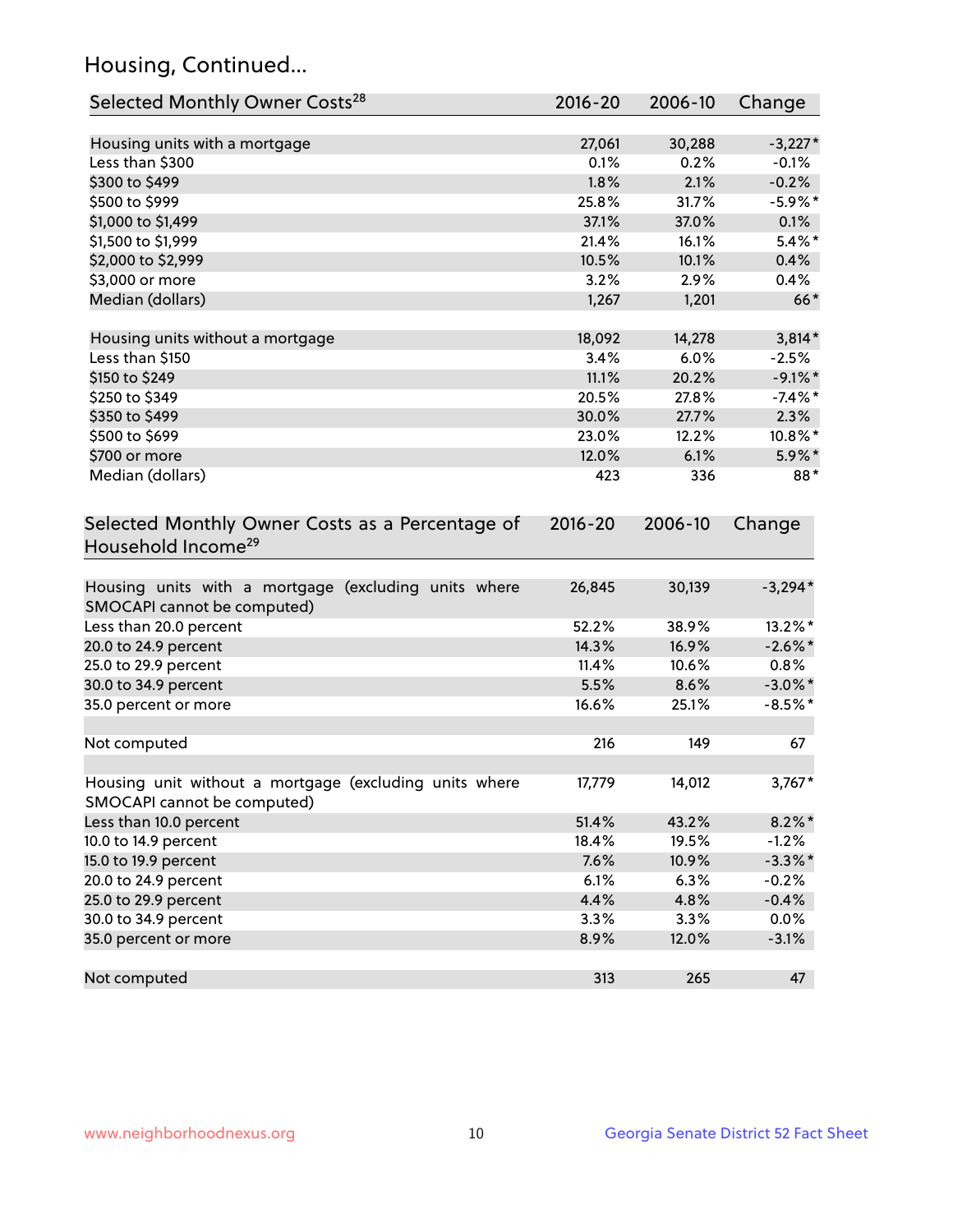## Housing, Continued...

| Gross Rent <sup>30</sup>                                     | 2016-20     | 2006-10 | Change      |
|--------------------------------------------------------------|-------------|---------|-------------|
|                                                              |             |         |             |
| Occupied units paying rent                                   | 22,102      | 17,852  | $4,250*$    |
| Less than \$200                                              | 2.0%        | $1.9\%$ | $0.1\%$     |
| \$200 to \$499                                               | 9.4%        | 20.2%   | $-10.7%$ *  |
| \$500 to \$749                                               | 24.5%       | 37.1%   | $-12.6\%$ * |
| \$750 to \$999                                               | 34.0%       | 27.6%   | $6.4\%$ *   |
| \$1,000 to \$1,499                                           | 25.6%       | 11.7%   | 14.0%*      |
| \$1,500 to \$1,999                                           | 3.3%        | 0.8%    | 2.5%        |
| \$2,000 or more                                              | 1.1%        | 0.8%    | 0.3%        |
| Median (dollars)                                             | 859         | 691     | $168*$      |
|                                                              |             |         |             |
| No rent paid                                                 | 1,219       | 1,164   | 55          |
|                                                              |             |         |             |
| Gross Rent as a Percentage of Household Income <sup>31</sup> | $2016 - 20$ | 2006-10 | Change      |

| Occupied units paying rent (excluding units where GRAPI | 21,427  | 17,519   | $3,908*$  |
|---------------------------------------------------------|---------|----------|-----------|
| cannot be computed)                                     |         |          |           |
| Less than 15.0 percent                                  | 14.9%   | $13.0\%$ | $1.9\%$   |
| 15.0 to 19.9 percent                                    | 15.5%   | 10.6%    | 4.9%*     |
| 20.0 to 24.9 percent                                    | 13.4%   | 12.0%    | 1.5%      |
| 25.0 to 29.9 percent                                    | 8.9%    | 9.2%     | $-0.3%$   |
| 30.0 to 34.9 percent                                    | $9.0\%$ | 11.3%    | $-2.3%$   |
| 35.0 percent or more                                    | 38.4%   | 43.9%    | $-5.5%$ * |
|                                                         |         |          |           |
| Not computed                                            | 1.894   | 1.497    | 396       |

## Transportation

| Commuting to Work <sup>32</sup>           | 2016-20 | 2006-10 | Change     |
|-------------------------------------------|---------|---------|------------|
|                                           |         |         |            |
| Workers 16 years and over                 | 82,379  | 75,743  | $6,636*$   |
| Car, truck, or van - drove alone          | 81.0%   | 82.6%   | $-1.6\%$ * |
| Car, truck, or van - carpooled            | 10.5%   | 11.1%   | $-0.6%$    |
| Public transportation (excluding taxicab) | 0.6%    | 0.5%    | 0.1%       |
| Walked                                    | 1.5%    | 1.3%    | 0.2%       |
| Other means                               | 0.8%    | $2.0\%$ | $-1.2\%$ * |
| Worked at home                            | 5.5%    | 2.4%    | $3.2\%$ *  |
|                                           |         |         |            |
| Mean travel time to work (minutes)        | 26.5    | 24.8    | $1.7*$     |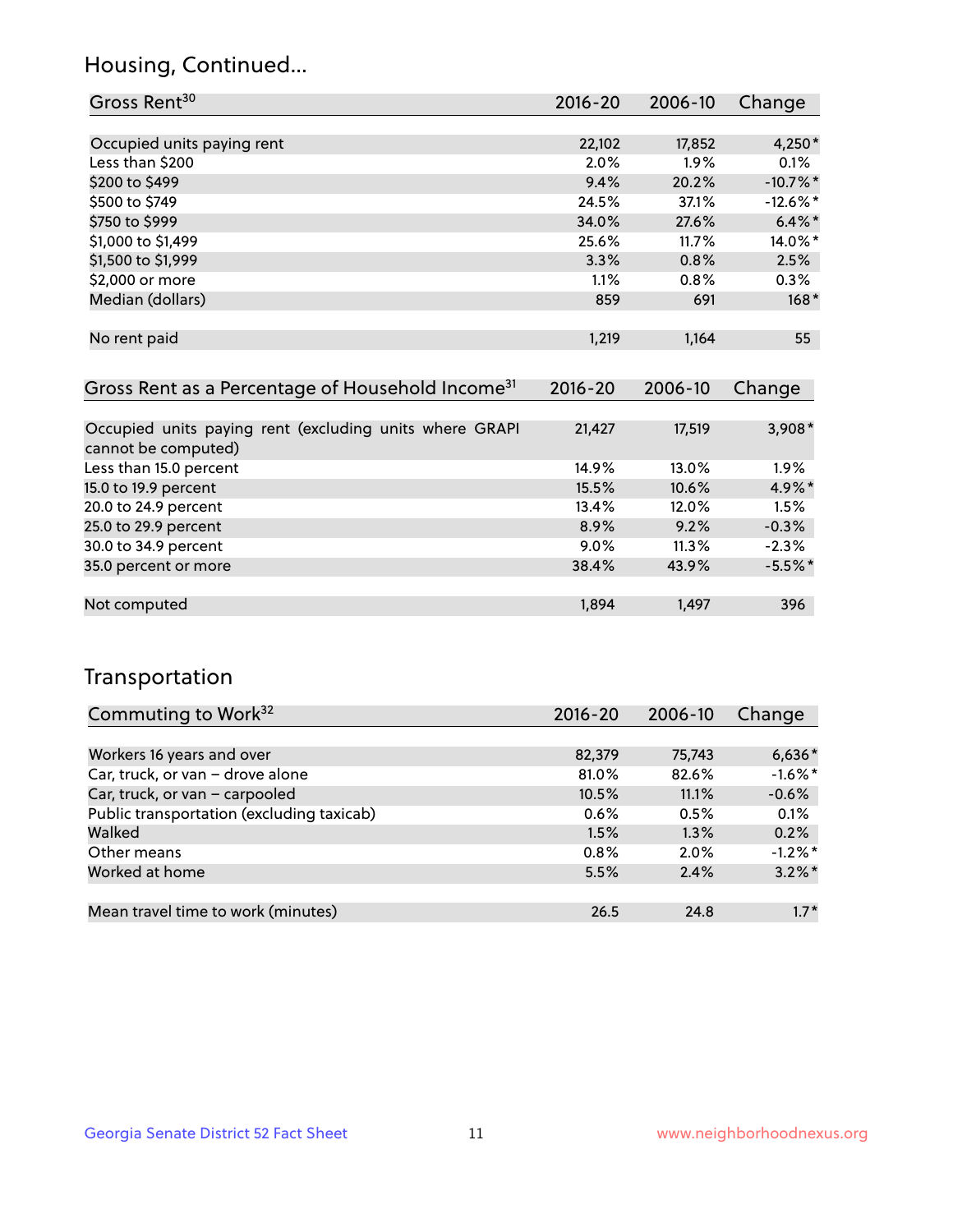## Transportation, Continued...

| Vehicles Available <sup>33</sup> | $2016 - 20$ | 2006-10 | Change     |
|----------------------------------|-------------|---------|------------|
|                                  |             |         |            |
| Occupied housing units           | 68,474      | 63,582  | $4.892*$   |
| No vehicles available            | 6.3%        | 6.6%    | $-0.3%$    |
| 1 vehicle available              | 29.0%       | 30.5%   | $-1.5%$    |
| 2 vehicles available             | 36.6%       | 39.8%   | $-3.2\%$ * |
| 3 or more vehicles available     | 28.1%       | 23.2%   | $4.9\%$ *  |

#### Health

| Health Insurance coverage <sup>34</sup>                 | 2016-20 |
|---------------------------------------------------------|---------|
|                                                         |         |
| Civilian Noninstitutionalized Population                | 184,724 |
| With health insurance coverage                          | 85.4%   |
| With private health insurance coverage                  | 64.3%   |
| With public health coverage                             | 32.8%   |
| No health insurance coverage                            | 14.6%   |
| Civilian Noninstitutionalized Population Under 19 years | 47,416  |
| No health insurance coverage                            | 8.4%    |
| Civilian Noninstitutionalized Population 19 to 64 years | 109,028 |
| In labor force:                                         | 82,478  |
| Employed:                                               | 78,235  |
| With health insurance coverage                          | 82.5%   |
| With private health insurance coverage                  | 79.6%   |
| With public coverage                                    | 5.5%    |
| No health insurance coverage                            | 17.5%   |
| Unemployed:                                             | 4,243   |
| With health insurance coverage                          | 54.4%   |
| With private health insurance coverage                  | 39.0%   |
| With public coverage                                    | 17.7%   |
| No health insurance coverage                            | 45.6%   |
| Not in labor force:                                     | 26,550  |
| With health insurance coverage                          | 74.9%   |
| With private health insurance coverage                  | 44.9%   |
| With public coverage                                    | 37.6%   |
| No health insurance coverage                            | 25.1%   |